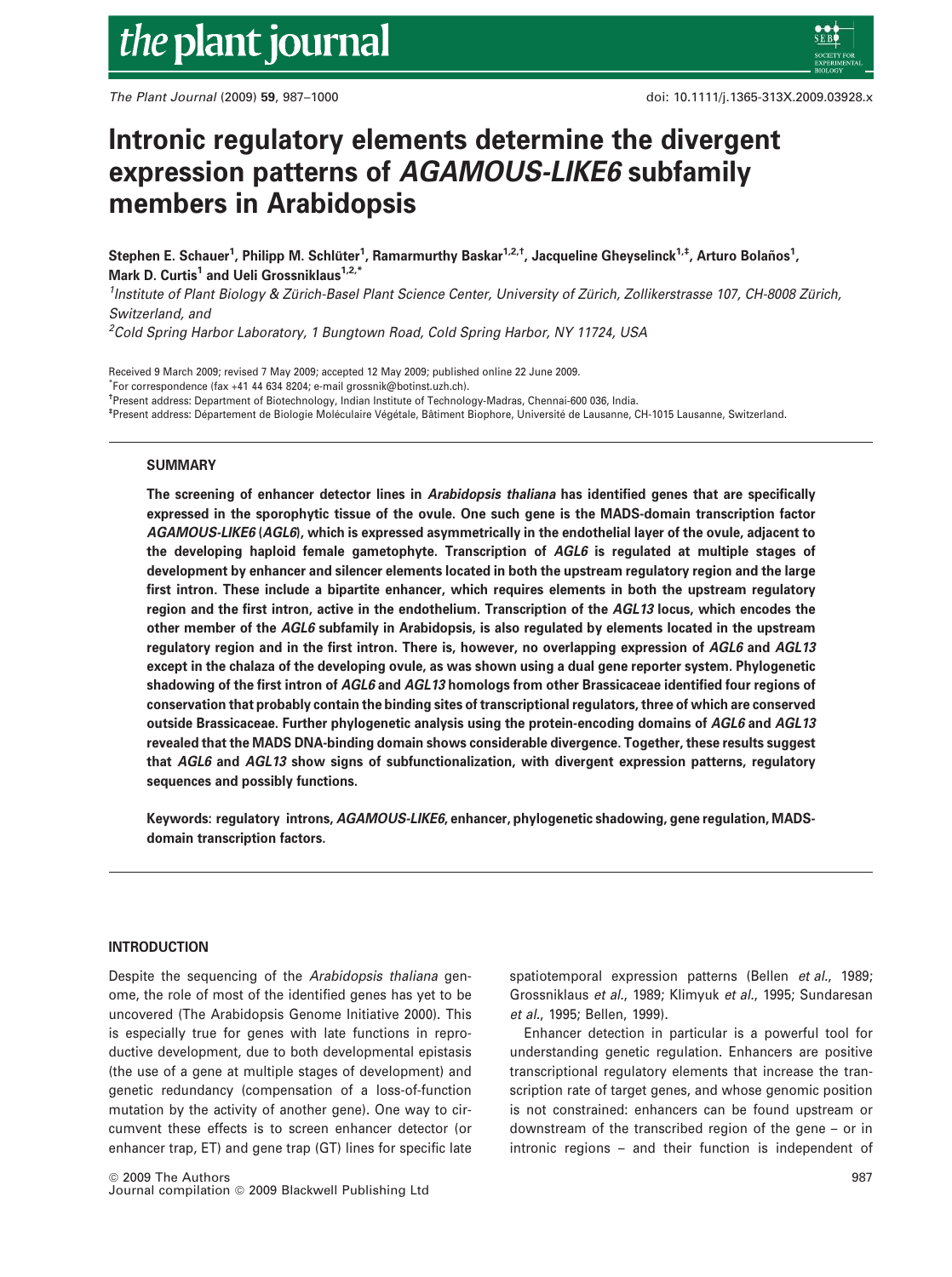orientation (reviewed in Kleinjan and van Heyningen, 2005). Silencers are similar to enhancers, but they are bound by transcriptional repressors rather than activators. Enhancer detector constructs contain a reporter gene [usually the *uidA* gene of *Escherichia coli*, which encodes a b-glucuronidase (GUS; Jefferson, 1989)] under the control of a minimal promoter [usually from the cauliflower mosaic virus 35S RNA promoter (*min35S*; Benfey and Chua, 1990)]. In the system established by Sundaresan *et al.* (1995), used in this study, the *min35S:GUS* reporter was engineered inside a modified maize *Dissociator* transposable element (*Ds*). When this *Ds* element is integrated into the genome, any adjacent enhancer/silencer element can regulate the transcription of the *min35S:GUS* gene present on *Ds*. While a large number of enhancer detector lines have been isolated, the nature and position of the enhancer in – or relative to – the gene has rarely been investigated (Yang *et al.*, 2005).

While studies have illuminated the role of enhancer and silencer elements inside intronic regions of plant genes (Reddy and Reddy, 2004; Kim *et al.*, 2006; Searle *et al.*, 2006), the first Arabidopsis gene shown to have regulatory elements inside an intron was the MADS-domain transcription factor *AGAMOUS* (*AG*; Sieburth and Meyerowitz, 1997), and enhancer and silencer elements appear to be critical for *AG* evolution (Causier *et al.*, 2005, 2008). Although most introns in Arabidopsis are between 70 and 120 bp in length, all MIKC<sup>c</sup>-type MADS-domain genes with the exception of *APETALA3* and *AGAMOUS-LIKE15* (*AGL15*, Heck *et al.*, 1995; Jack *et al.*, 1992) – contain at least one intron that is larger than 500 bp. Sieburth and Meyerowitz (1997) showed that spatiotemporal regulatory elements contained in the large, second intron of *AG* were necessary for both gene activation and repression. Consistent with this finding, the MADS-domain transcription factor genes *FLOWERING LOCUS C* (or *AGL25*) and *SEED-STICK* (or *AGL11*) also have important regulatory elements inside their large first intron (Sheldon *et al.*, 2002; Kooiker *et al.*, 2005). The roles of large introns in the regulation of other *AGL*s have not been thoroughly examined. Specifically, it is unknown to what extent the regulatory elements inside the large introns of *AGL*s are sufficient to control their spatiotemporal gene expression (i.e. act as independent enhancers or silencers), or if they require additional upstream regulatory elements for activity (as bipartite enhancers or silencers).

In this paper we report the isolation of enhancer detector line ET447, which is inserted inside *AGL6* (*At2g45650*). *AGL6* is a member of the poorly investigated *AGL6* subfamily of MADS-domain proteins, with unknown function (Becker and Theißen, 2003). Like other *AGL*s, *AGL6* has a K-domain (necessary for protein-protein interactions, Fan *et al.*, 1997) and an intervening domain (I-domain) between the K and MADS DNA-binding domains (Ma *et al.*, 1991). The Arabidopsis genome also contains the additional *AGL6* subfamily member *AGL13* (*At3g61120*), which is located on a genomic block that arose from a genome duplication event 35–85 million years ago (Ma; Blanc *et al.*, 2003; Bowers et al., 2003). To date, no mutant phenotype for either gene has been identified in Arabidopsis (Ma *et al.*, 1991; Rounsley *et al.*, 1995). Importantly, only the first of the seven introns in *AGL6* and *AGL13* is longer than 120 bp, implying that the large, first intron of *AGL6* and/or *AGL13* could contain regulatory elements necessary for proper spatiotemporal expression.

The role of changes in spatiotemporal expression in the evolution of duplicated genes has been much researched (reviewed in Li *et al.*, 2005; Rijpkema *et al.*, 2007). The duplication–degeneration–complementation (DDC) model of Force *et al.* (1999) predicts three outcomes of duplicated genes: nonfunctionalization, neofunctionalization, and subfunctionalization. In nonfunctionalization, null mutations occur in one paralog, ultimately generating a non-expressed pseudogene. In neofunctionalization, one of the paralogs mutates to gain a novel function (perhaps due to changes in regulatory elements), and is established by positive selection. In subfunctionalization, there is a reciprocal loss of some regulatory elements from each paralog by 'degenerative mutations' (Force *et al.*, 1999), such that the paralogs' combined expression pattern replicates the ancestral expression pattern. While some gene pairs (for example *pax6a* and *pax6b* in vertebrates; Kleinjan *et al.*, 2008) are consistent with the DDC model, the *hoxb5a* and *hoxb5b* gene pair from teleosts suggests a more complicated story: there was no evidence for a simple reciprocal loss of regulatory elements and the interactions between regulatory elements was deemed critical (Jarinova *et al.*, 2008). While subfunctionalization has been invoked to explain many of the duplicated MADS-domain genes (Rijpkema *et al.*, 2007), verification of the reciprocal loss of regulatory elements, which is critical for the DDC model, is lacking in plants. Here, we show that *AGL6* and *AGL13* are regulated through complex interactions of enhancer and silencer elements located in both the 5'-upstream regions and the large first introns of these genes. Phylogenetic analyses suggest that *AGL6* and *AGL13* are undergoing subfunctionalization, probably involving the attenuation of enhancer elements.

#### RESULTS

# The expression of AGL6 is controlled by elements both upstream and inside the first intron

The reporter activity of ET447, a line uncovered in a screen for ovule-specific expression patterns, is initiated in the presumptive endothelial layer while the female gametophyte is at the two-nuclear stage, before the morphological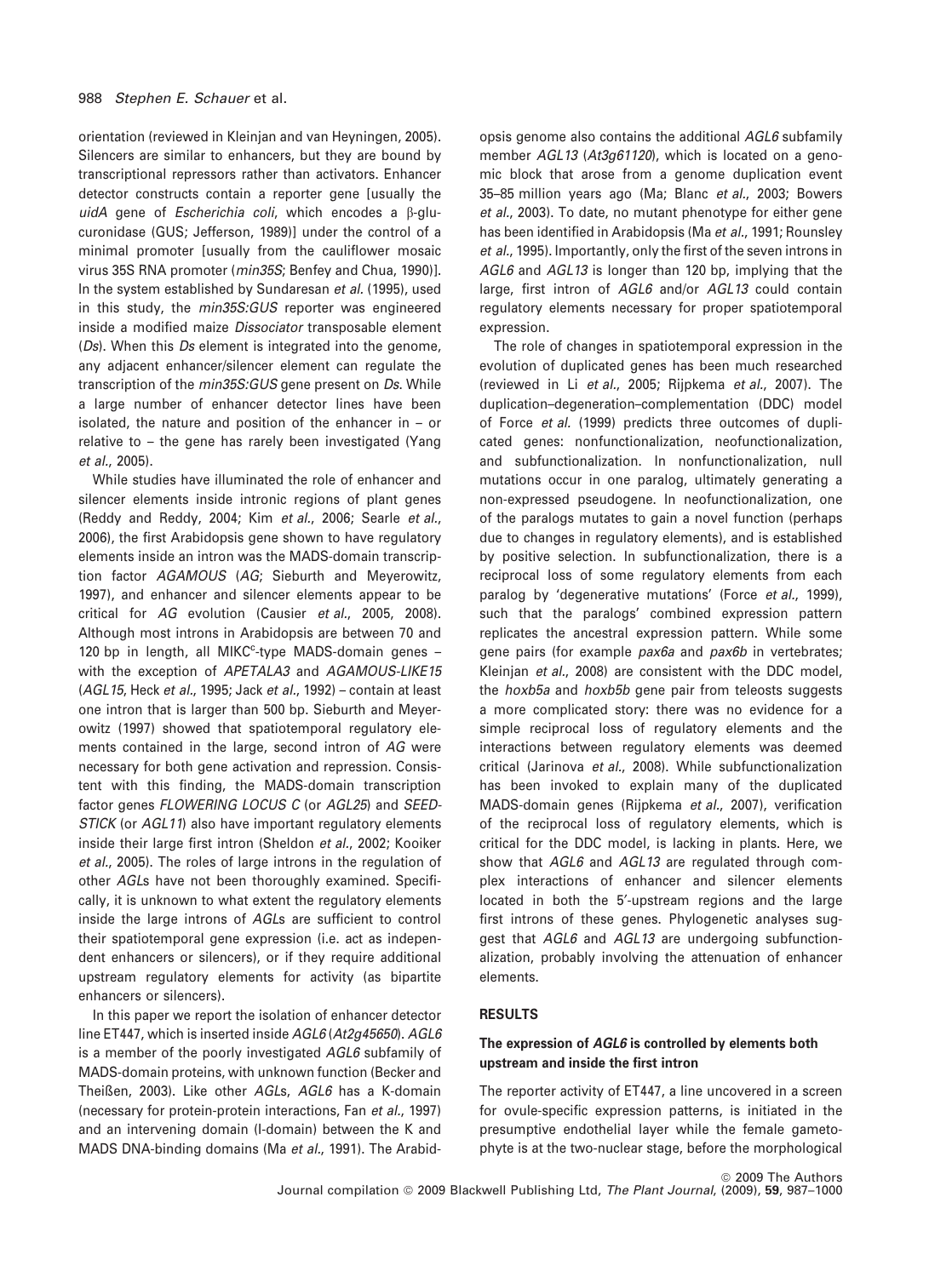Figure 1. Expression patterns of *AGL6* and *AGL13* require regulatory elements located inside their first introns.

(a) Diagram of a mature ovule. The female gametophyte is shown in green, surrounded by the endothelium (shown in red) and chalaza (in purple). The other two cell layers of the inner integument are shown in pink, while the cell layers of to the outer integument are shown in orange. The vasculature is shown in blue, and the funiculus in yellow.

(b–d) *In situ* RNA hybridization showing the localization of *AGL6* in the endothelium (b) and *AGL13* in the chalaza (c) and the anther tapetum (d).

 $(e-x)$  *Promoter:GUS* fusions. AGL6<sup>4AUG</sup>:GUS expression in stage 11 flowers (e), four-nuclear stage of female gametophyte development (f), mature ovules (g) and developing seeds at globular stage of embryogenesis (h). *AGL6UP: GUS* expression in stage 11 flowers (i), fournuclear stage of female gametophyte development (j), mature ovules (k) and developing seeds at the two-cell stage of embryogenesis (l). AGL13<sup>4AUG</sup>:GUS expression in stage 11 flowers (m), integument initiation stage of ovule development (n), mature ovules (o) and developing seeds at the two-cell stage of embryogenesis (p). *AGL13UP:GUS* expression in stage 11 flowers (q), integument initiation stage of ovule development (r), mature ovules (s), and developing seeds at the two-cell stage of embryogenesis (t). *AGL6I1 + I2as:min35S:GUS* expression in stage 11 flowers (u), and mature ovules (v). *AGL13I1as: min35S:GUS* expression in stage 11 flowers (w), and mature ovules (x). All bars represent 50  $\mu$ m; ch, chalaza; en, endothelial layer; ta, tapetum.



formation of the endothelial layer (Schneitz *et al.*, 1995; de Folter *et al.*, 2006) (Figure 1). Reporter activity was detected throughout the endothelial layer until fertilization, after which it became restricted to the endothelium at the

chalazal end of the seed (Figure S1 in Supporting Information). By the heart stage of embryo development (Meinke and Sussex, 1979), ET447 reporter activity was no longer detected.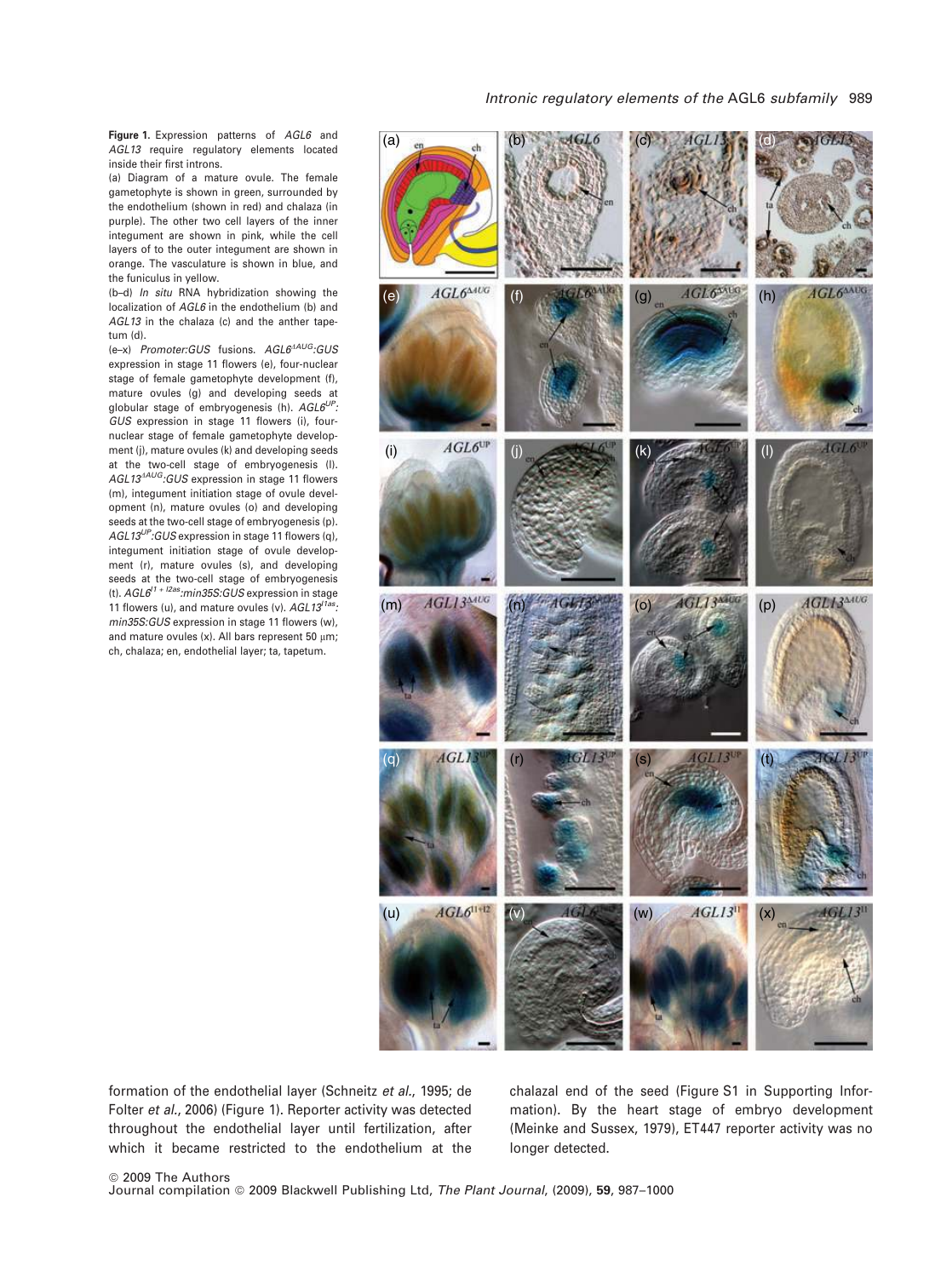The *Ds* insertion in ET447 is 14 bp upstream of the 5' splice donor site of exon 1 of *AGL6*, which encodes the MADS DNA-binding domain. Not only does the *Ds* insertion introduce two in-frame stop codons, but also *AGL6* mRNA was not detected by reverse transcriptase (RT)-PCR in homozygous plants (data not shown). ET8885, an additional ET line with an insertion inside intron 1 of *AGL6* (267 bp downstream of the 5' splice donor site of exon 1), reproduced the expression pattern of ET447 (Figure S1). Both expression patterns are consistent with the *in situ* RNA hybridization data for *AGL6* (Figure 1b).

To identify the location of the enhancer identified by both ET447 and ET8885, a series of *promoter:GUS* constructs were made that contained: (i) the upstream sequence in combination with the first intron, (ii) the upstream sequence alone, and (iii) the first intron upstream of *min35S* (Figures 2, S2 and Appendix S1). The *AGL6<sup>ANG</sup>*:GUS lines (which contain the upstream region in combination with the first intron but lack the translational initiation site of *AGL6*) replicated the expression pattern of ET447 and ET8885, implying that the endothelium-specific enhancer is contained in this genomic region (Figures 1f–h and S1m). In order to investigate the synergistic effects of upstream and intronic elements, the *AGL6<sup>AAUG*</sup> sequence was divided into upstream (*AGL6UP*) and intronic regions (*AGL6I1 + 12*). In plants containing *AGL6UP:GUS*, reporter activity was not detected early in ovule development (Figure 1j). In mature ovules, reporter activity was restricted to the chalazal region, and did not expand into the endothelial cell layer (Figure 1k). although this chalaza-specific expression was not maintained later during seed development (Figure 1l). This suggests that the endothelium-specific enhancer element is located in the first intron. However, plant lines containing the *AGL6I1 + I2s:min35S:GUS* or *AGL6I1 + I2as:min35S:GUS* constructs, which have the intron upstream of a minimal promoter in either sense or antisense orientation, showed no reporter activity throughout ovule development (Figure 1v). Taken together, this analysis suggests a bipartite endothelium-specific enhancer at the *AGL6* locus that requires the activity of regulatory elements that are located upstream of the translational initiation site as well as inside the first intron (Figure 2).

Additionally, reporter activity was detected for both *AGL6I1 + I2s:min35S:GUS* and *AGL6I1 + I2as:min35S:GUS* constructs in the tapetum, starting in stage 8 flowers (Smyth *et al.*, 1990) and ending before stage 12 (Figure 1u), indicating the presence of a tapetum-specific enhancer inside intron 1 of *AGL6*. However, tapetal expression was not seen



Figure 2. Summary of the regulatory elements of the *AGL6* subfamily members in Arabidopsis.

A summary of the enhancer and silencer elements demonstrated in Figures 1, S1 and S3 relative to their position in either the upstream or the intronic regions of *AGL6* (a) and *AGL13* (b). The exact position of the elements is unknown. Green arrows indicate positive interactions between elements, while red bars indicate attenuation. Elements with similar expression patterns in *AGL6* (a) and *AGL13* (b) are indicated in orange boxes.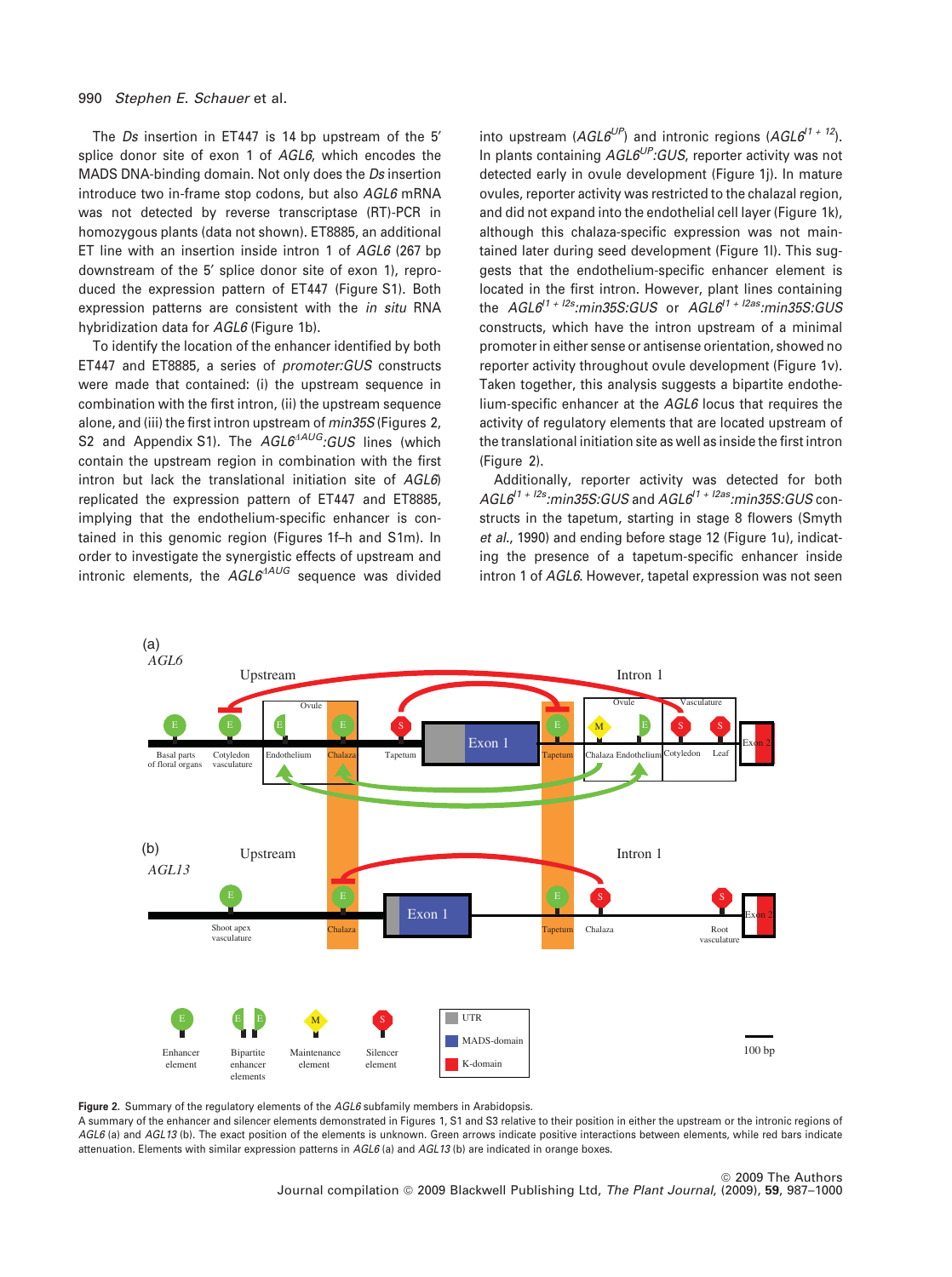in ET447, ET8885, AGL6<sup>4AUG</sup>:GUS or AGL6<sup>UP</sup>:GUS lines. Instead, reporter activity was detected in the basal parts of all the floral organs during these floral stages, ultimately restricted to the abscission zone (Figure 1e,i).

Finally, examination of 12-day-old seedlings identified a silencer activity located inside the first intron. No reporter activity was detected for either ET447 or ET8885 lines at this stage. Weak reporter activity, however, was detected in the vasculature of the cotyledons of  $AGL6^{AAUG}$ *:GUS* lines (Figure S3b). This expression domain expanded to the vasculature of the developing leaves in the *AGL6UP:GUS* lines (Figure S3g), but no expression was detected in the *AGL6I1 + I2s:min35S:GUS* or *AGL6I1 + I2as:min35S:GUS* lines, indicating that there is a leaf vasculature-specific silencer present inside the first intron that prevents expression in seedlings.

# A different set of upstream and intronic regulatory elements controls the expression of AGL13

To address whether a similar complex set of intronic elements are found in the other *AGL6* subfamily member, the regulatory regions of *AGL13* were examined. Although it was not isolated in the initial screen, the enhancer detector line ET5830, with the *Ds* element inserted inside intron 1 of AGL13(189 bp upstream of the 3' splice acceptor site of exon 2), was examined. While the insertion does not disrupt the coding sequence, no *AGL13* mRNA was detected by RT-PCR in homozygous plants (data not shown). In contrast to ET447 and ET8885, no ET5830 reporter gene activity was observed throughout ovule or seed development (Figure S1). Consistent with the *in situ* hybridization pattern of *AGL13* (Figure 1d), ET5830 showed reporter gene activity in the tapetum, in a spatiotemporal expression pattern that overlapped with the intron-encoded tapetum-specific enhancer activity of *AGL6*. To narrow down the location of the tapetum-specific enhancer identified by ET5830, a series of *promoter:GUS* constructs were made, similar to those described above (Figure S2). The *AGL13<sup>AUG</sup>:GUS* construct replicated the expression pattern of ET5830 in the tapetum (Figure 1m), suggesting that the enhancer is located in this genomic region. *AGL13UP:GUS* lines, however, failed to show the broad tapetum-specific expression pattern (Figure 1q), while both *AGL13<sup>11s</sup>:min35S:GUS* and *AGL13<sup>11as</sup>*:*min35S:GUS* constructs reproduced the expression pattern of ET5830 (Figure 1w).

The *AGL13 promoter:GUS* constructs, however, showed some marked differences from the expression pattern observed in the enhancer detector line. Unlike ET5830, AGL13<sup>AAUG</sup>:GUS was expressed in the developing ovule, consistent with the observed *in situ* RNA hybridization pattern of *AGL13* (Figure 1c; Rounsley *et al.*, 1995). Reporter activity was detected early in the chalaza, directly adjacent to the megaspore mother cell (Figure 1n), and continued there throughout the rest of ovule development (Figure 1o); it was

subsequently detected at the chalazal end of the developing seed coat (Figure 1p). In plants containing *AGL13UP:GUS*, which lacks the first intron, the reporter activity showed the same pattern of expression as AGL13<sup>AAUG</sup>:GUS, although the level of expression was higher at all stages of development (Figure 1n–p). This suggests the presence of a silencer element inside the first intron. Consistent with this hypothesis, plant lines containing either the *AGL13I1s:min35S:GUS* or the *AGL13I1as:min35S:GUS* construct showed no reporter activity throughout ovule development (Figure 1x), similar to the ET5830 enhancer detector line.

As the regulatory elements located in the first intron of *AGL6* were also active in 12-day-old seedlings, the expression patterns in seedling development were examined. Similar to ET447 and ET8885, no expression was detected in the *AGL13* enhancer detector line ET5830. For the *AGL13<sup>AUG</sup>*:*GUS* reporter line, however, reporter activity was detected in the vasculature underlying the developing shoot apical meristem (Figure S3i). Reporter activity was also detected in the root vasculature of *AGL13UP:GUS* seedlings (Figure S3p), suggesting the presence of a root-specific silencer element inside the first intron of *AGL13* (Figure 2).

#### Expression of AGL6 and AGL13 overlaps in the chalaza

To investigate the overlap in expression of *AGL6* and *AGL13* in the developing ovule, plant lines expressing the plant codon-optimized version of the *Clostridium perfringens* neuraminidase *nanH* (or *NAN*; Kirby and Kavanagh, 2002) reporter gene under the control of the *AGL13* regulatory elements (AGL13<sup>4AUG</sup>:NAN) were crossed to *AGL6*D*AUG:GUS*. *AGL13*D*AUG:NAN* reporter activity initiated early in the chalaza, before any AGL6<sup>AAUG</sup>:GUS activity was detected (Figure 3a). However, around the twonuclear stage,  $AGL6^{AAUG}$ *:GUS* activity initiated in the presumptive endothelial layer and the chalaza, which also showed *AGL13<sup>AAUG</sup>*:NAN activity (Figure 3b). Throughout the later stages of ovulogenesis, AGL13<sup>4AUG</sup>:NAN activity was restricted to the chalaza, while  $AGL6^{AAUG}$ *:GUS* activity was detected in both the chalaza and the endothelium (Figure 3c,d).

# Identification of conserved regions of homology inside the first intron

As subfunctionalization predicts the reciprocal loss of regulatory elements between paralogs, the first introns of *AGL6* and *AGL13* were investigated to identify paralog-specific putative binding sites for transcription factors. AthaMap and TRANSFAC<sup>®</sup> Patch scans of the intron, however, revealed a large number of putative transcription factor-binding sites, hindering the identification of the important factors (Matys *et al.*, 2006; Galuschka *et al.*, 2007). To reduce the number of putative sites, phylogenetic shadowing, which utilizes sequence information from homologous genes of related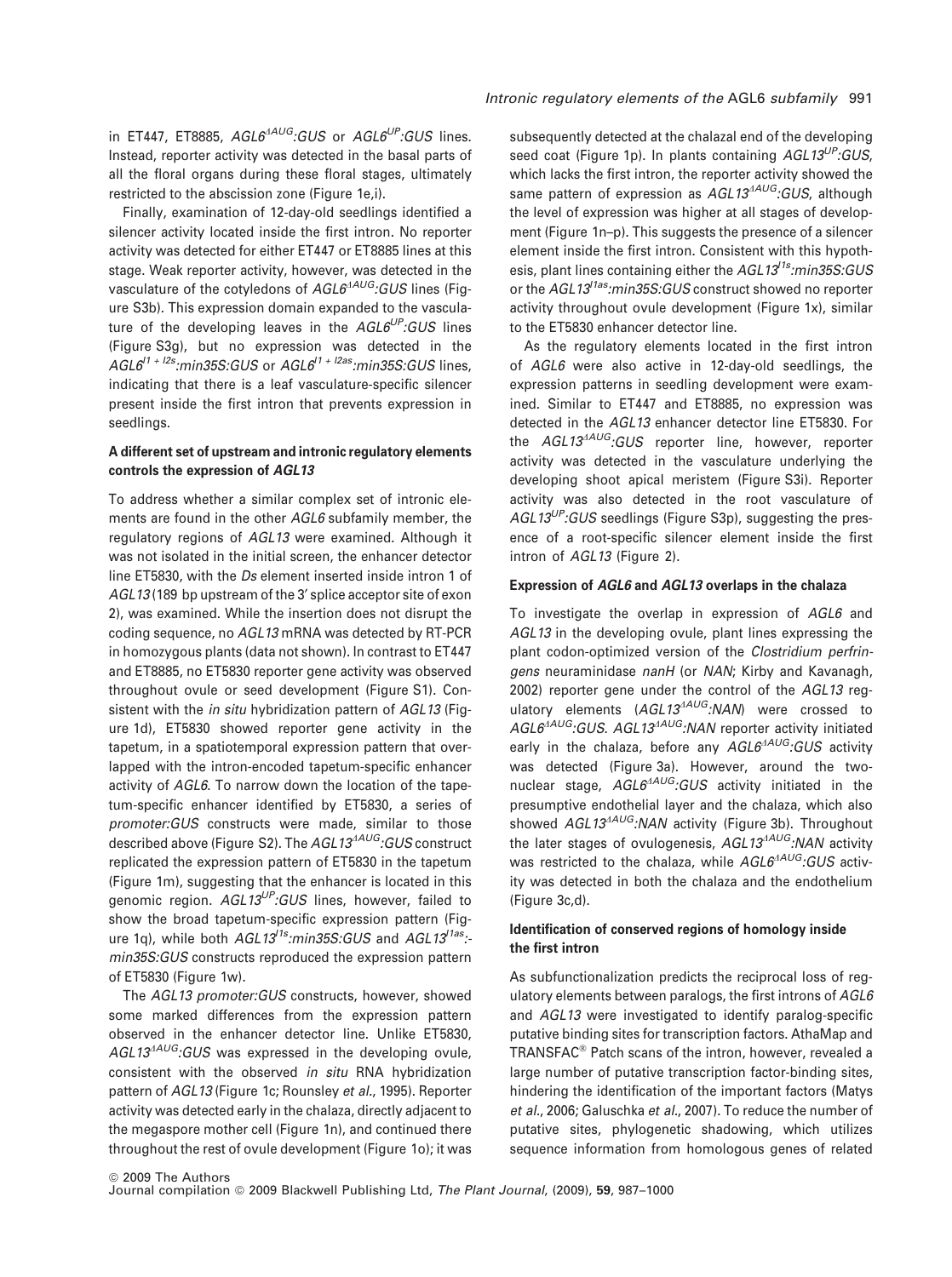species (e.g. Hong *et al.*, 2003), was used to identify regions conserved between several *A. thaliana* relatives. The first intron sequences were aligned for the *AGL6* and *AGL13* homologs from *A. thaliana*, *Arabidopsis halleri*, *Arabidopsis lyrata*, *Boechera gunnisoniana*, *Boechera stricta* and, for *AGL6*, *Brassica oleracea* var. *botrytis* (where an *AGL13* homolog was not amplified). Subsequent analysis identified several conserved areas, which could be loosely grouped into four regions containing several conserved predicted transcription factor-binding sites (Figures 4a and S4–S6 and Table S1).

To assess if these areas of homology were conserved between *AGL6* and *AGL13*, dot-plot analysis was performed, which revealed no obvious sequence similarity between intron 1 of *AGL6* and *AGL13* of *A. thaliana* (Figure 4b). On a dot-plot, a diagonal line indicates a stretch of similar nucleotide sequence. To examine if the conserved intronic regions identified in *AGL6* match those identified in *AGL13*, we looked at the diagonal density, which is a scaled representation of the number of diagonals of a given size class among a pair of sequences. Regions of sequence similarity would be expected to have higher diagonal densities with potentially longer diagonals, while regions with dissimilar sequences would be indistinguishable from the null distribution for diagonal densities (derived from randomly resampled input sequences). The non-conserved regions of intron 1 of *AGL6* and *AGL13* were not statistically different from the null distribution, consistent with overall sequence divergence. When comparing the conserved areas, an excess of small regions of sequence similarity (short diagonals) was observed (Figure 4c). With the exception of a putative intron-mediated enhancement site (IME; Rose *et al.*, 2008), however, none of the predicted transcription factor-binding sites inside the conserved areas was present in both *AGL6* and *AGL13*. Similar dot-plot analysis of the first intron of *PMADS34* (the *Populus trichocarpa AGL6* subfamily member) and *VvMADS3* (the *Vitis vinifera AGL6* subfamily member) revealed that both sequences had significant similarity to parts of Region B of *AGL6*, parts of Region D of *AGL6* and parts of Region B of *AGL13* (Figures 5 and S7). While the aforementioned parts of *AGL6* Region D do not correspond to any predicted transcription factor-binding sites, the identified parts of Regions B of *AGL6* and *AGL13* contain binding sites for a different predicted homeodomain transcription factor, ZmHox2a (Table S1).

# Divergence in different domains of AGL6 subfamily members

*AGL6* and *AGL13* are located on duplicated genomic blocks that arose during the most recent genome duplication event that occurred 35–85 Ma in the common ancestor of Brassicaceae (Blanc *et al.*, 2003; Bowers *et al.*, 2003). This is



Figure 3. Overlapping expression of the *AGL6* and *AGL13* promoters in the chalaza of the developing ovule.

*AGL13<sup>AAUG</sup>:NAN* activity is detected as an indigo blue precipitate, *AGL6<sup>AAUG</sup>*: *GUS* activity is detected as a magenta precipitate, and overlapping expression is detected as a purple precipitate. AGL13<sup>AAUG</sup>*:NAN* activity is first detected in the chalaza at around megasporogenesis (a). At around the four-nuclear stage of female gametophyte development (b),  $AGL6^{AAUG}$ *:GUS* starts to be expressed in the presumptive endothelial layer and  $AGL6^{AAUG}$ *:GUS* and AGL13<sup>4AUG</sup>:NAN activity overlap in the chalaza. This overlapping expression in the chalaza continues throughout the rest of ovule development (c, d). All bars represent 50 µm; ch, chalaza; en, endothelial layer.

consistent with a phylogenetic analysis of *AGL6* and *AGL13* coding sequences, in which the Brassicaceae *AGL13* homologs formed a sister group to the Brassicaceae *AGL6* homologs, but were nested within the greater *AGL6* subfamily of MADS-domain genes (Figures 6 and S8). When specific domains of the genes were used, the combined I- and K-domains gave similar trees to when using the full-length (or MADS  $+$  I + K) sequences. However, the MADS-domains of the *AGL13* homologs showed higher divergence from the rest of the *AGL6* subfamily members, as indicated by a longer branch leading to the *AGL13* homologs (Figures 6 and S9). The longer branch length (that is, more substitutions) suggested that *AGL13* might have been less constrained in its MADS-domain sequence than *AGL6.*

Additionally, the average of the ratios of non-synonymous substitutions  $(K_a)$ , altering the amino acid sequence) to synonymous substitutions  $(K_s,$  preserving the amino acid sequence) from the Brassicaceae *AGL6* subfamily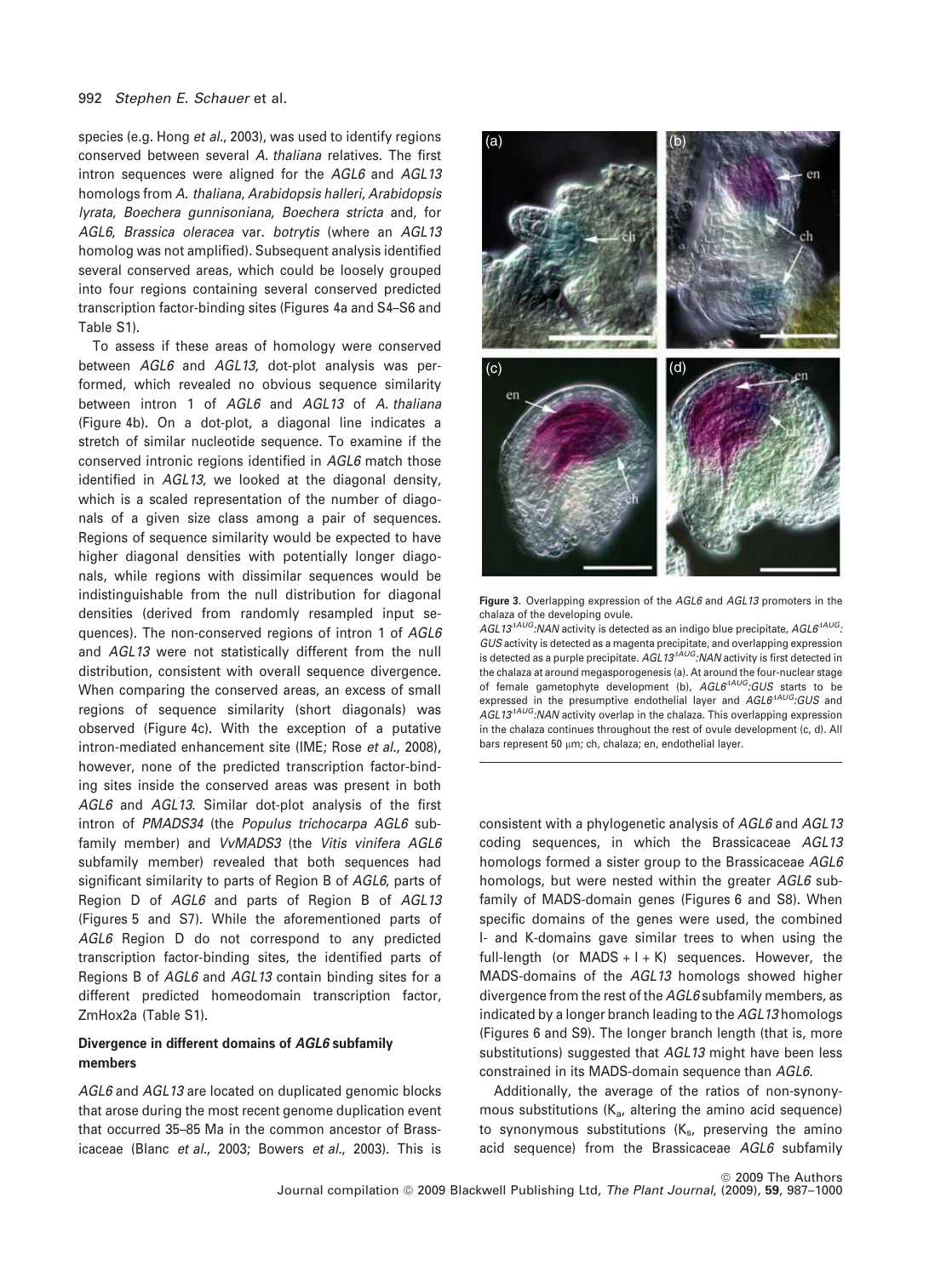



(a) A 20-nucleotide sliding window analysis of the aligned sequences showing the average pairwise mismatch for the first intron of *AGL6* (top) and *AGL13* (bottom). The black line on the graph represents an analysis where a gap in the sequence was treated as a mismatch, while the light gray line represents an analysis where gaps were not considered. The *x*-axis indicates the position of the sliding window along the aligned first intron sequence. The conserved areas (as defined from the total of phylogenetic shadowing analyses) are identified by a black line beneath the graph, while the four (loosely defined) regions of homology are identified as dark gray lines. The lower 99% confidence bounds for mismatch values with and without gaps, respectively, were 0.151 and 0.267 for *AGL6*, and 0.122 and 0.332 for *AGL13*. The insertion sites of ET8885 (top) and ET5830 (bottom) are indicated with arrows.

(b) A sliding window dot-plot (window size = 20; allowing eight mismatches per window; step size = 1) comparing the first introns of *AGL6* and *AGL13* of *Arabidopsis thaliana*. Light gray areas and, where overlapping, white boxes indicate the conserved areas of *AGL6* and *AGL13* identified by phylogenetic shadowing, while conserved sliding windows are represented by black dots, with stretches of similarity identified as black diagonal lines.

(c) The distribution of diagonals (i.e. matching sliding windows) identified by dot-plot analysis of intron 1 of *AGL6* and *AGL13*. The black bars correspond to the null distribution of diagonals (as derived from randomly resampled input sequences), the dark gray bars correspond to the distribution of diagonals of the areas of the introns that are not conserved in both *AGL6* and *AGL13*, and the light gray bars correspond to the distribution of diagonals of the areas defined by conservation in both *AGL6* and *AGL13*. The probability of a distribution different from the null distribution (Kolmogorov–Smirnov test) is indicated.

members were compared for the MADS  $+$  I + K, the I + K, and the MADS-domains (Figure 6). All average  $K_a/K_s$  ratios were <1.0, which is consistent with purifying selection, and all average K<sub>a</sub>/K<sub>s</sub> ratios were lower in AGL6 than in *AGL13.* Except for the  $I + K$  domain, all  $K_a/K_s$  ratios were significantly different between *AGL6* and *AGL13* for the homologous domains. For *AGL6* there was a significant difference between I + K and MADS-domains (*P* < 0.001), whereas for *AGL13* there was no significant difference  $(P = 0.29)$ .

There is evidence for past positive selection using a  $d_N$ /  $d<sub>S</sub>$ -based maximum likelihood  $\omega$ -estimate, which also uses

the ratio of non-synonymous to synonymous substitutions (Figure 6 and Table S4). Branch-specific models that allow for positive selection for the branch prior to genome duplication  $(\omega_a)$ , or leading either to  $AGL6$   $(\omega_b)$ or *AGL13* ( $\omega_c$ ) Brassicaceae homologs, are significantly better than the null model (Table S4), with the sole exception of  $\omega_{\rm b}$  for the MADS domain of Brassicaceae *AGL6* homologs. This confirms the  $K_a/K_s$ -based analyses but also suggests that selection may already have been acting on the ancestral Brassicaceae *AGL6* homolog prior to the genome duplication event that gave rise to the *AGL6* and *AGL13* paralogs.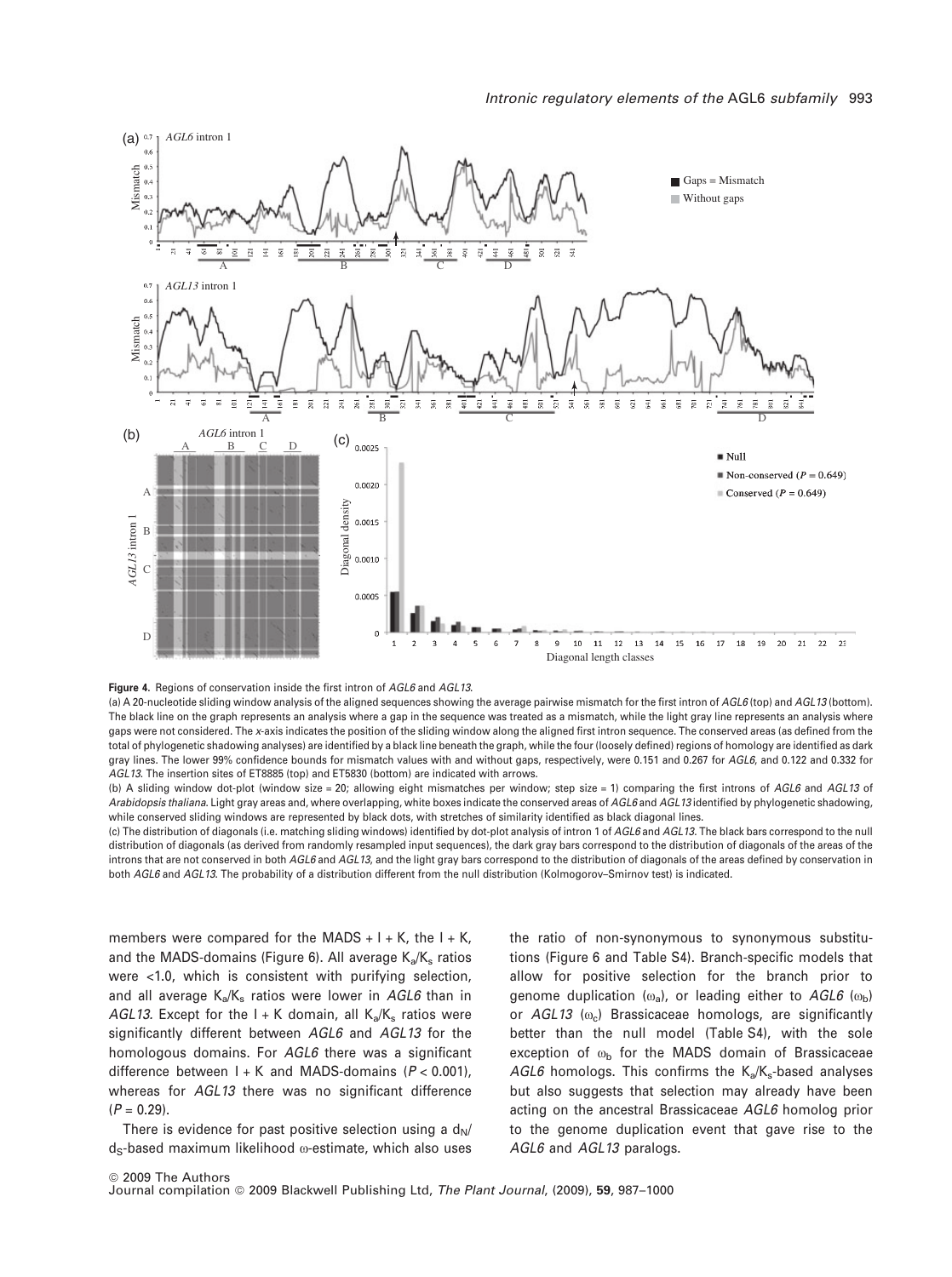

Figure 5. Regions of sequence similarity inside the first intron between *Populus PMADS34* and Arabidopsis *AGL6* subfamily members. (a) A sliding window dot-plot (window size = 20; allowing eight mismatches per window; step size = 1) comparing the first intron of *PMADS34* of *Populus trichocarpa* and the first introns of *AGL6* (top) and *AGL13* (bottom) of *Arabidopsis thaliana*. White areas indicate the conserved areas of *AGL6* and *AGL13* identified by phylogenetic shadowing, while matching sliding windows are represented by black dots, with stretches of similarity identified as black diagonal lines. (b, c) The distribution of diagonals identified by dot-plot analysis of intron 1 of *Populus PMADS34* and either Arabidopsis *AGL6* (b) or *AGL13* (c). The black bars correspond to the null distribution of diagonals, the dark gray bars correspond to the distribution diagonals of the non-conserved regions of the *A. thaliana* introns, and the light gray and white bars correspond to the distribution of matching sliding windows of the conserved B and C regions, respectively. Probabilities for a distribution different from the null distribution (Kolmogorov–Smirnov test) are indicated.

#### Putative ancestral expression pattern of AGL6

To distinguish between subfunctionalization and neofunctionalization in the DDC model, the ancestral expression pattern of *AGL6* needs to be established (Figure 7). Gymnosperm *AGL6* homologs are expressed in both male and female reproductive tissues, although expression is initiated earlier and in a broader spatial pattern than for *AGL6* and *AGL13* in Arabidopsis (Mouradov *et al.*, 1998; Shindo *et al.*, 1999; Carlsbecker *et al.*, 2004). A similar pattern occurs in angiosperms, with *AGL6* homologs expressed in both male and female reproductive tissues, although male tissuespecific expression is not detected in some species. Either male-specific expression evolved *de novo* at least three times for the *AGL6* subfamily or it was present ancestrally and then lost. Of the two, it seems most plausible that the

ancestral expression pattern for the *AGL6* subfamily was in both the male and female reproductive tissues.

# **DISCUSSION**

# Complex regulatory interaction uncovered by enhancer detection screening

The intronic regions of *AGL6* and *AGL13* are necessary for their proper spatiotemporal expression, and contain both enhancer and silencer elements (Figure 2). Moreover, the interactions between upstream and intronic elements are critical. While some of the interactions are relatively simple, such as the bipartite endothelial enhancer of *AGL6* that requires both upstream and intronic elements, other interactions can be more complex. For example, the intronlocated tapetum enhancer of *AGL6* is completely attenuated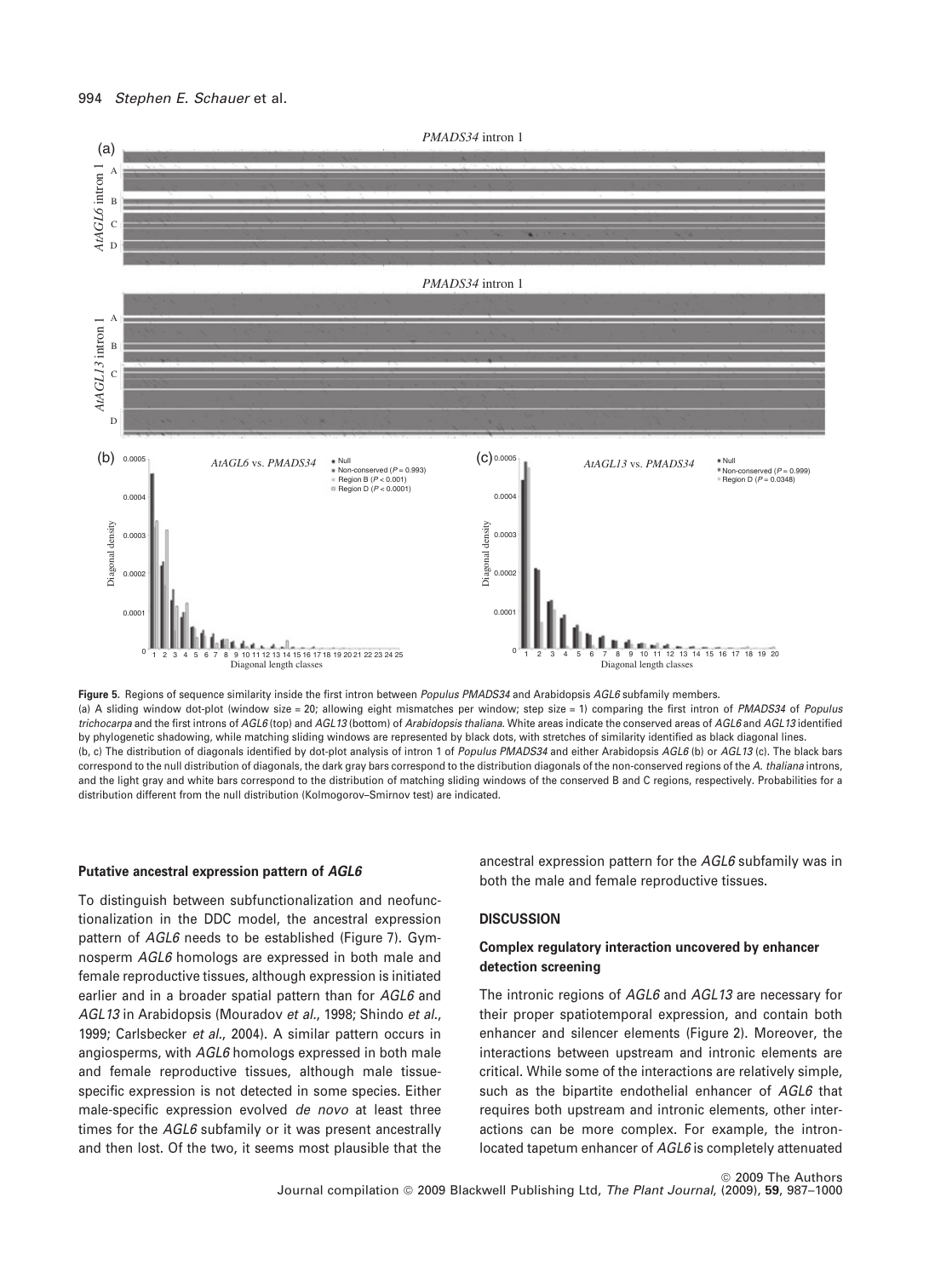

Figure 6. Bayesian inference phylogenetic analyses of domains of *AGL6* subfamily members.

Bayesian inference analysis using (a) the nucleotide sequence of the MADS + I + K domains, (b) the regions encoding the I + K domains and (c) the region encoding the MADS-domain. While the trees in (a) and (b) are similar, the trees using the MADS-domain deviate, with longer branch lengths leading to the *AGL13* homologs, suggesting that their MADS-domains are less constrained than those of *AGL6*. Branch support values (Bayesian posterior probabilities) <1.00 are shown above the branches (support of 1.00 is not indicated). Light gray boxes indicate *AGL6* homologs of Brassicaceae, while dark gray boxes indicate *AGL13* homologs of Brassicaceae. The white boxes indicate related MADS-domain proteins from *Arabidopsis thaliana*. In the insets, the average K<sub>a</sub>/K<sub>s</sub> values are presented with the standard deviation (P-values from a Welsh's *t*-test), and  $\omega$ -values indicating the strength of positive selection (in the free-ratio branch model M1; Table S4) on three branches of each tree are shown.

by a silencer element located in the upstream region of *AGL6*. Additionally, both *AGL6* and *AGL13* have intronlocalized elements that can modify the activity of the upstream-localized chalazal enhancer, although in different ways: in *AGL6* the intronic element maintains expression; while in *AGL13* the intronic element attenuates expression. The complexity of these regulatory interactions might explain why it has been difficult to recapitulate some of the enhancer detector expression patterns with *promoter:GUS* constructs containing only upstream regulatory sequences (R. Basker and U. Grossniklaus, University of Zürich, Switzerland, unpublished data).

While both the *in situ* RNA localization of *AGL6* and AGL6<sup>4AUG</sup>*:GUS* lines largely recapitulated the reporter gene expression of ET447 and ET8885, the reporter gene expression of ET5830 was very different from both the *in situ* RNA localization of *AGL13* and *AGL13<sup>AAUG</sup>*:GUS. For example,

both *AGL13* RNA and *promoter:GUS* reporter activity was detected in the chalaza during ovulogenesis, while no reporter activity was detected in the ovules of line ET5830. These results are not surprising, as enhancer detector lines in *Drosophila* do not always reproduce all the expression pattern elements of a given detected gene (Bellen *et al.*, 1989), although this phenomenon has not yet been reported in plants.

# The subfunctionalization of the AGL6 subfamily in Brassicaceae

In general, *AGL6* and *AGL13* do not appear to have overlapping expression domains, suggesting the reciprocal loss of regulatory elements, which is consistent with subfunctionalization (Figures 2 and S10). While it is unclear how this ultimately affects the transcriptional regulatory functions of AGL6 and AGL13, change in the expression profiles of the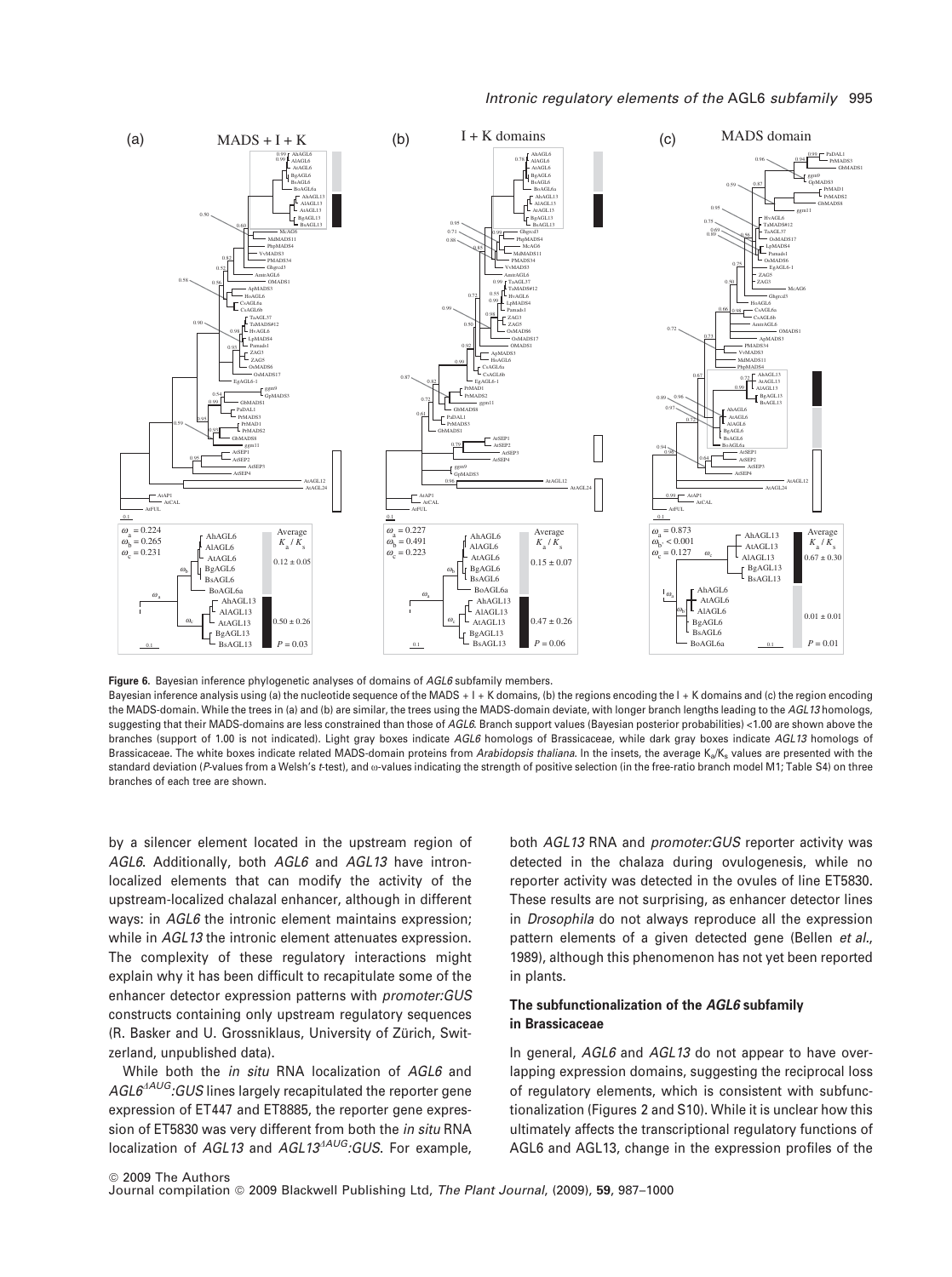

Figure 7. Expression pattern of *AGL6* subfamily members.

A summary of the expression patterns of *AGL6* subfamily plotted on phylogeny (Table S5), with the predicted ancestral states indicated. The expression in female reproductive tissues is indicated on the tree. The expression patterns are annotated as: V, vascular; L, inflorescence; P, perianth;  $\beta$ , male reproductive organ;  $\Omega$ , female reproductive organ.

paralogs is a critical (and sufficient; Force *et al.*, 1999) step in subfunctionalization. The only place where *AGL6* and *AGL13* are co-expressed in the plant is the developing chalaza, suggesting that the spatiotemporal expression patterns of *AGL6* and *AGL13* have diverged. This suggests that the ancestral expression pattern changed during subfunctionalization in Arabidopsis: *AGL13* retained expression in the tapetum and had reduced expression in the ovule, while *AGL6* lost expression in the tapetum and retained expression in the ovule. Consistent with these observations, comparison of steady-state mRNA levels by microarray analysis as well as phylogenetic footprinting of the upstream regions also suggests subfunctionalization of the *AGL6* subfamily

(de Bodt *et al.*, 2006; Duarte *et al.*, 2006). However, the mechanism for subfunctionalization does not appear to occur by the loss of regulatory elements but by attenuation due to the activity of *cis*-acting silencer elements, suppressing *AGL6* expression in the tapetum and partially suppressing *AGL13* expression in the chalaza. While this phenomenon appears to have occurred in only a minority of elements, it would provide an additional explanation for the reappearance of 'lost' regulatory elements over evolution (Locascio *et al.*, 2002), due to the gain, and then loss, of attenuating silencer elements. The gain of an attenuating silencer element should be a more infrequent event than the loss of an element by mutation, which might explain why the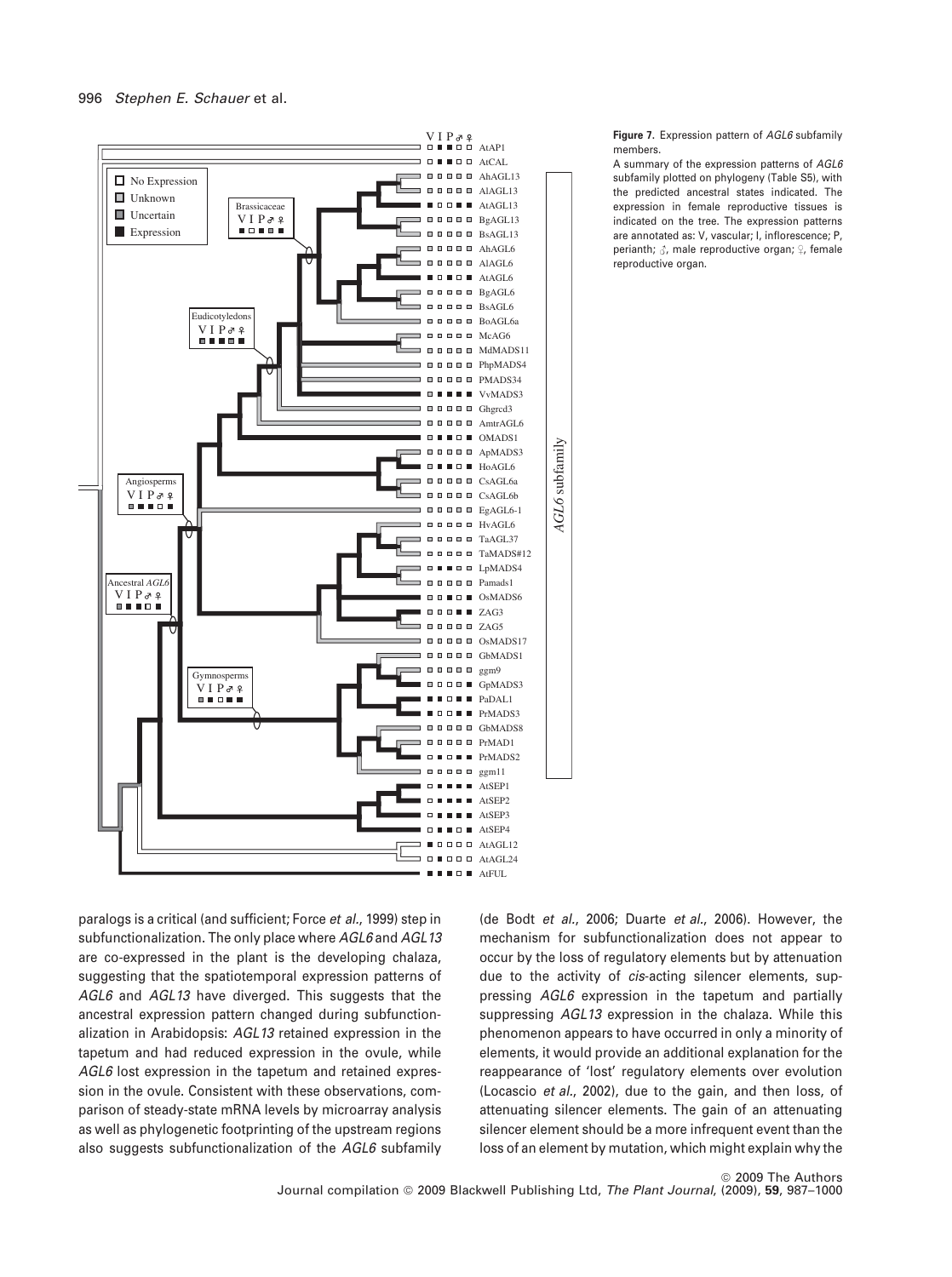process of subfunctionalization can take longer than predicted (compare Force *et al.*, 1999; Jarinova *et al.*, 2008). Interestingly, the expression of *AGL6* subfamily members in male reproductive tissues may be an example in a plant of 'lost' regulatory elements: while *AGL6* subfamily members are expressed in male reproductive tissues in the 'ancestral' gymnosperm, this expression domain was lost in the 'ancestral' angiosperm, only to reappear in eudicotyledons.

Phylogenetic shadowing revealed that the first intron of both *AGL6* and *AGL13* contained four regions of conservation possibly related to expression differences, although these regions were not conserved between *AGL6* and *AGL13*, under the assumption that the expression patterns of *AGL6* and *AGL13* orthologs are conserved in Brassicaceae. As most *AGL6* homologs have similar expression patterns (Figure 7), this assumption seems valid. While the lack of obvious sequence similarity among the first introns is consistent with subfunctionalization, it contrasts with the presence of regulatory elements, such as the tapetum enhancer, that appear to be conserved. It is possible that the regions around the attenuated tapetum-specific enhancer in *AGL6*, for example, could have diverged sufficiently from the tapetum-specific enhancer in *AGL13* that it is not identified in this analysis, yet retained its functional activity. Comparison with *AGL6* subfamily members outside of Brassicaceae, however, indicated sequence similarity to two regions of the intron of *AGL6* and one region of the intron of *AGL13*. This suggests that there has been a reciprocal loss of regulatory elements from intron 1 after gene duplication, consistent with subfunctionalization.

#### Diversification of the Brassicaceae AGL6 subfamily

Comparison of the average  $K_a/K_s$  ratios for the Brassicaceae *AGL6* subfamily members indicated that both *AGL6* and *AGL13* are undergoing purifying selection, although the strength of selection was higher for *AGL6* than for *AGL13*. Interestingly, the largest difference between *AGL6* and AGL13 was observed when the average K<sub>a</sub>/K<sub>s</sub> ratios for the MADS-domain were compared. The MADS-domain of *AGL6* is under strong purifying selection, while selection on the MADS-domain of *AGL13* is relaxed. This is consistent with the  $\omega$  analysis for this domain, with  $\omega_{\mathbf{b}'}$  (for the branch leading to *AGL6*) consistent with purifying selection, which is not seen for  $\omega_c$  (for the branch leading to  $AGL13$ ). Whether this is reflected in different DNA-binding properties between *AGL6* and *AGL13* is unknown. Additionally, the high  $\omega$ <sub>a</sub>-value for the branch leading to the duplication implies that the MADS-domain was under positive selection prior to duplication. After the duplication event, evidence of positive selection is observed on the  $I + K$  domains in simple models (with either  $\omega_{\rm b}$  or  $\omega_{\rm c}$  variable and all other  $\omega$ -values constant), although this is not observed in more complex models (with both  $\omega_{\rm b}$  and  $\omega_{\rm c}$  variable; Table S4). While the evolutionary forces driving the diversification of the Brassicaceae *AGL6* subfamily are complex, the lack of unambiguous evidence of positive selection post-duplication, which has been postulated as necessary for neofunctionalization (Force *et al.*, 1999), would argue against neofunctionalization.

Several lines of evidence support the hypothesis that the duplicated genes *AGL6* and *AGL13* are undergoing (or have undergone) subfunctionalization. However, like the *hoxb5a* and *hoxb5b* gene pair (Jarinova *et al.*, 2008), it appears that the situation is more complex than predicted by the DDC model, probably involving the attenuation of enhancer elements. Further research into the activity and nature of the regulatory elements driving the expression of other gene pairs in plants is necessary to establish whether this complexity is the rule rather than the exception.

# EXPERIMENTAL PROCEDURES

# In situ hybridization

*In situ* hybridization was performed as published in Golden *et al.* (2002) with probes described in Appendix S1. Briefly, due to the high sequence similarity between *AGL6* and *AGL13*, as well as very low transcript levels, sections were hybridized with a pooled set of probes consisting of small  $(\sim]90$  bp) regions of non-conservation  $3'$  of the K-domain and a slightly larger ( $\sim$ 200 bp) region of the 3¢-untranslated region (UTR).

#### Promoter–reporter gene constructs

To investigate both promoter and enhancer activities, a series of T-DNA vectors containing the *GUS* and/or *NAN* reporter gene(s) were made using new GATEWAY® (Invitrogen, http://www.invitrogen. com/) compatible vectors that have the 5¢ *NOPALINE SYNTHASE* promoter of *Agrobacterium tumefaciens* (Shaw *et al.*, 1984) driving a plant-selectable maker (hygromycin phosphotransferase for *GUS* vectors, and phosphinotricin acetyl transferase for *NAN* vectors; see Appendix S1 for more details). These were used to generate a series of *GUS* reporter constructs of the *AGL6* regulatory regions. The first construct (AGL6<sup>4AUG</sup>*:GUS*) contained 3.0 kb of genomic sequence upstream of the translational start site fused with 0.6 kb intron 1 containing both the 5' splice donor site of exon 1 and the 3' splice acceptor site of exon 2. This construct lacks 157 bp of exon 1, removing AUG start codons from exon 1 that are both in and out of the reading frame, preventing the expression of a truncated AGL protein (containing only the MADS DNA-binding domain). The second construct (*AGL6UP:GUS*) contains only the 3.0 kb of upstream genomic sequence. To detect the presence of enhancer elements that can work independently of upstream elements, a 0.8 kb fragment containing the first intron, second exon, and second intron was placed upstream of a *min35S* promoter driving the *GUS* reporter gene. As enhancer elements lack directionality, this fragment was cloned in both a sense and antisense orientation (*AGL6I1 + I2s:min35S:GUS* and *AGL6I1 + I2as:min35S:GUS*). The first construct (AGL13<sup>4AUG</sup>:GUS) contained 1.4 kb upstream and 0.7 kb of intron 1. Similar to  $AGL6^{AAUG}$ *:GUS*, this construct lacks 177 bp of exon 1, removing AUG start codons that are both in and out of the reading frame. The second construct (*AGL13UP:GUS*) contains only the 1.4 kb of upstream genomic sequence. As with *AGL6*, a 0.7 kb fragment containing the first intron of *AGL13* was placed upstream of a *min35S* driving the *GUS* reporter gene. Again, this fragment was cloned in both a sense and antisense orientation (AGL13<sup>/1s</sup>:*min35S:GUS* and *AGL13I1as:min35S:GUS*). The *promoter:NAN* construct (*AGL13<sup>AAUG</sup>*:*NAN*) contains the same promoter construct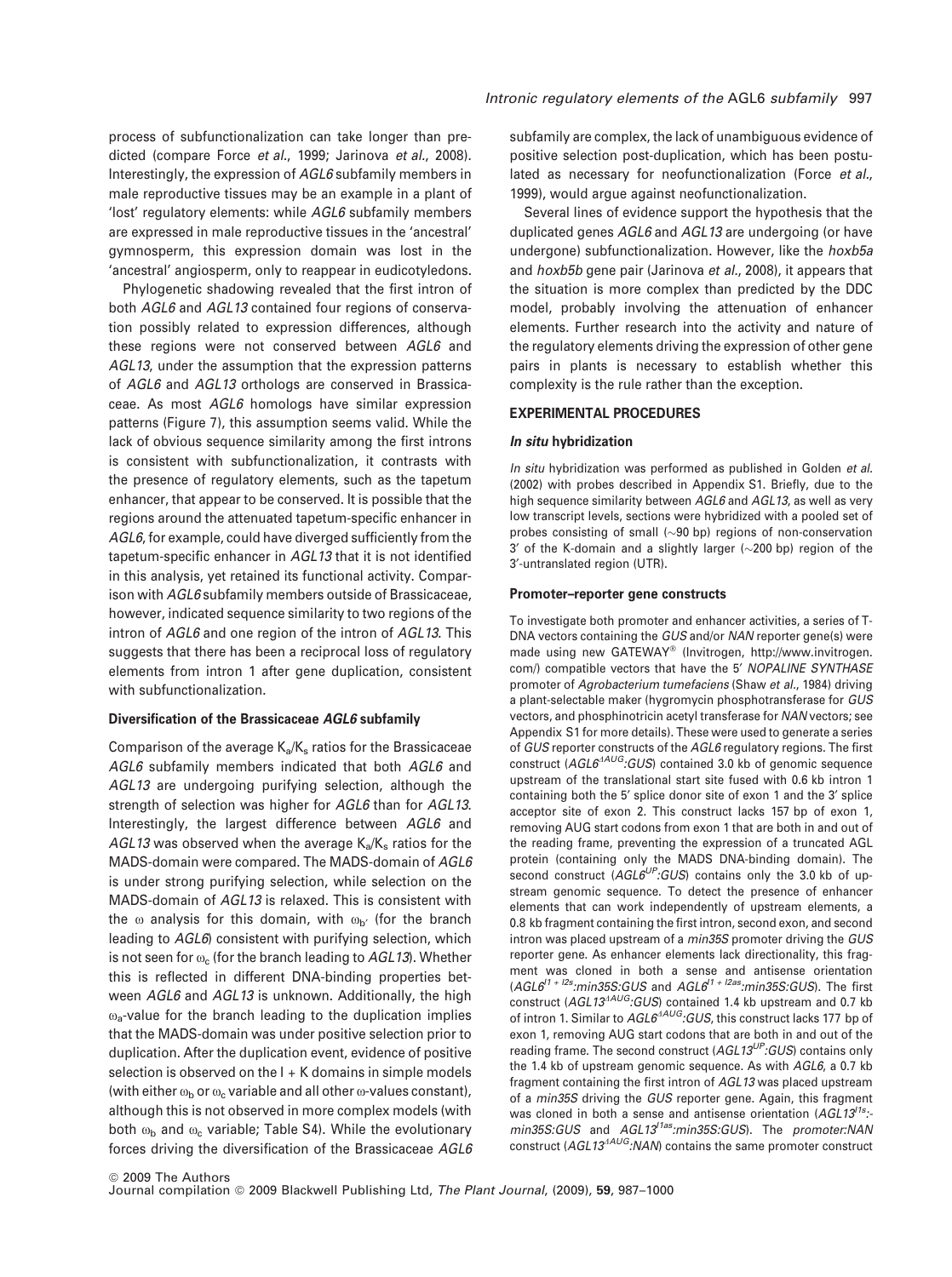as *AGL13<sup>AAUG</sup>*:GUS upstream of *NAN*. Construction of these vectors is detailed in Appendix S1. All T-DNA vectors were transformed into *A. tumefaciens* strain GV3101, and introduced into both Arabidopsis Landsberg *erecta* and Columbia accessions by floral dipping (Clough and Bent, 1998). Positive transformants were selected either on hygromycin (T-DNAs containing the *GUS* reporter) or Basta (T-DNAs containing the *NAN* reporter). An average of 13 independent primary transformants were examined for each transgenic line (a minimum of six), and no obvious differences were observed in the expression patterns between independent primary transformants.

## GUS staining

For GUS staining, tissue was dissected (when necessary), immersed in GUS buffer [2.9 mm Na<sub>2</sub>HPO<sub>4</sub>, 2.1 mm NaH<sub>2</sub>PO<sub>4</sub>, 1 mm EDTA, 0.1% Triton X-100, 1 mm potassium hexacyanoferrate (II), 1 mm potassium hexacyanoferrate (III), 50 µg/µl chloramphenicol, 1 mm 5-bromo-4-chloro-3-indoxyl-ß-p-glucuronic acid (X-Gluc; Biosynth, http://www.biosynth.com/)], vacuum infiltrated and incubated at  $37^{\circ}$ C for several hours, washed with 1 $\times$  PBS (140 mm NaCl, 2.7 mm KCl, 10.1 mm Na<sub>2</sub>HPO<sub>4</sub>, 1.8 mm KH<sub>2</sub>PO<sub>4</sub>), and cleared for over an hour in clearing solution (1 $\times$  PBS, 20% DL-lactic acid, 20% glycerol). This procedure was the same for the co-localization experiments, although using a slightly different staining buffer [2.9 mm  $Na<sub>2</sub>HPO<sub>4</sub>$ , 2.1 mm  $NaH<sub>2</sub>PO<sub>4</sub>$ , 1 mm EDTA, 0.1% Triton X-100, 2.5 mm potassium hexacyanoferrate (II), 2.5 mm potassium hexacyanoferrate (III), 50  $\mu$ g/ $\mu$ l chloramphenicol. 1 mm 5-bromo-6-chloro-3-indoxyl-β-D-glucuronic acid (X-GlucM, GUS substrate; Glycosynth, http://www.glycosynth.co.uk/), 0.5 mM 5-bromo-4-chloro-3-indolyl a-D-*N*-acetylneuraminic acid (X-NeuNAc, NAN substrate; Biosynth)].

#### Phylogenetic shadowing and reconstructions

For identification of conserved regions, the nucleotide sequence of the first introns of the *AGL6* and *AGL13* homologs from various Brassicaceae (primer sequences are described in Table S2) were aligned separately using ClustalX (Thompson *et al.*, 1997; http:// www.clustal.org/) and adjusted manually in BioEdit 7 (Hall, 1999; http://www.mbio.ncsu.edu/BioEdit/bioedit.html/; Figures S3 and S4). Analyses were performed using sequence mismatch and, to account for the potential effects of phylogeny on each analysis, maximum parsimony (MP) and maximum likelihood (ML). Average pairwise sequence mismatch was calculated for sliding windows of 20 nucleotides in length along the intron sequence alignment with a step size of one. This was done either excluding or including nucleotide/gap character comparisons for mismatch calculation, using a program written for this purpose. The MP and ML analyses were conducted in PAUP\* 4.0b10 (Swofford, 2002; http://paup. csit.fsu.edu/), where ML analyses used the model of nucleotide evolution selected by Modeltest 3.06 (Posada and Crandall, 1998; http://darwin.uvigo.es/software/modeltest.html/) under the Akaike information criterion (AIC; TrN + I model in every case). First, a phylogeny was reconstructed for the first intron. Then, tree scores (tree length for MP, – ln likelihood for ML) for this phylogeny were calculated given the data from each 20-nucleotide-long window. A null distribution for expected mismatch values and tree scores was obtained by conducting the same analyses on 1000 independent 20 nucleotide windows taken from the randomly resampled (bootstrapped) input sequence. The null distribution was used for calculation of mean, standard deviation and 99% confidence interval on mismatch values and tree scores in Microsoft Excel 2007. *AGL6* and *AGL13* tree scores and mismatch were plotted along the sequence. Sequence windows consistently scoring less than the lower

99% confidence boundary in all analyses (and <15% gap characters) were considered to be conserved. Alignments and all software written for these analyses are freely available from http://botserv1.uzh.ch/home/grossnik/software/AGL/AGL\_index.html.

Comparison of *AGL6* and *AGL13* intron sequences with those of the more distantly related *PMADS34* and *VvMADS3* was done by dot-plot analysis because reliable sequence alignments were not possible. Dot-plot analysis was performed with a window size of 20, allowing eight mismatches, and a step size of one. Consecutive stretches of matching windows, represented by diagonals in the dot-plot, were counted for the entire dot-plot and separately for areas that were considered conserved for *AGL6* or *AGL13*. For every diagonal length class the sum of diagonals (or diagonal fractions) in a given area was then scaled by this area to give a diagonal density. Null distributions were derived from randomly resampled input sequences (keeping their relative length proportions) and a minimum of 500 000 diagonals. Statistical difference among expected and observed distributions of diagonal length classes was assessed by Kolmogorov–Smirnov (KS) tests using R 2.7.2 (R Development Core Team, 2008; http://www.r-project.org/).

Phylogenetic analyses were performed both on amino acid and coding nucleotide sequences (Table S3). Initial sequence alignments were produced using ClustalX (Thompson *et al.*, 1997), and the nucleotide sequence alignment adjusted manually in BioEdit 7 (Hall, 1999), using the amino acid alignment as a guide (Figure S8). Amino acid sequences were subjected to a MP analysis in PAUP\* 4.0b10 (Swofford, 2002) using a heuristic search with tree bisection– reconnection swapping and 10 random sequence addition replications, with the MulTrees option and aMaxTrees limit of one million in effect. Bootstrap analyses with 1000 pseudo-replications each were conducted using heuristic searches with the same settings as above, except that the number of sequence-addition replicates was lowered to three. For analysis of the MADS-domain only, it was necessary to perform the analysis without sequence addition replication and with a lower MaxTrees limit of 5000 enforced. Bayesian inference (BI) was used for analyses based on nucleotide sequences, using MrBayes 3.1.2 (Ronquist and Huelsenbeck, 2003; http://www.mrbayes.csit. fsu.edu/) and models of nucleotide evolution selected by MrModeltest 2.3 (Nylander, 2004; http://www.abc.se/~nylander/) under the AIC (GTR +  $I$  +  $\Gamma$  for both MADS and  $I$  + K domains). For each BI analysis, Markov chain Monte Carlo (MCMC) runs (four chains each) were performed, sampling one tree every 1000th generation, for 10 million generations, after which the chains seemed to have converged, as judged by inspection of interchain distances and the apparent stationarity of log-likelihood scores. In every analysis, the first 500 of the trees retained were discarded as a 'burn-in'. Both MP and BI were performed on MADS and I + K domains separately. In addition, the entire amino acid sequence was analyzed using MP and the MADS  $+$  I  $+$  K nucleotide sequence with BI. The C-domain was not analyzed due to high sequence divergence.

Ka/K<sup>s</sup> ratios for *AGL6* subfamily members from Brassicaceae were calculated using DnaSP version 4.50 (Rozas *et al.*, 2003; http://www.ub.edu/dnasp/). Mean and variance were calculated for *AGL6* and *AGL13* homologs and significance tested using a Welsh's *t*-test. Maximum likelihood-based codon substitution analyses were performed using the codeml program of PAML 4.1 (Yang, 2007; http://abacus.gene.ucl.ac.uk/software/paml.html/), with site, branch and branch-site models using trees from Figure 6. Likelihood ratio tests were calculated as twice the difference in log likelihood for different models and compared against a  $\chi^2$ -distrubution with degrees of freedom as the difference in free model parameters. Ancestral expression patterns were reconstructed by parsimony in Mesquite 2.6 (Maddison and Maddison, 2009; http://mesquiteproject.org/mesquite/mesquite.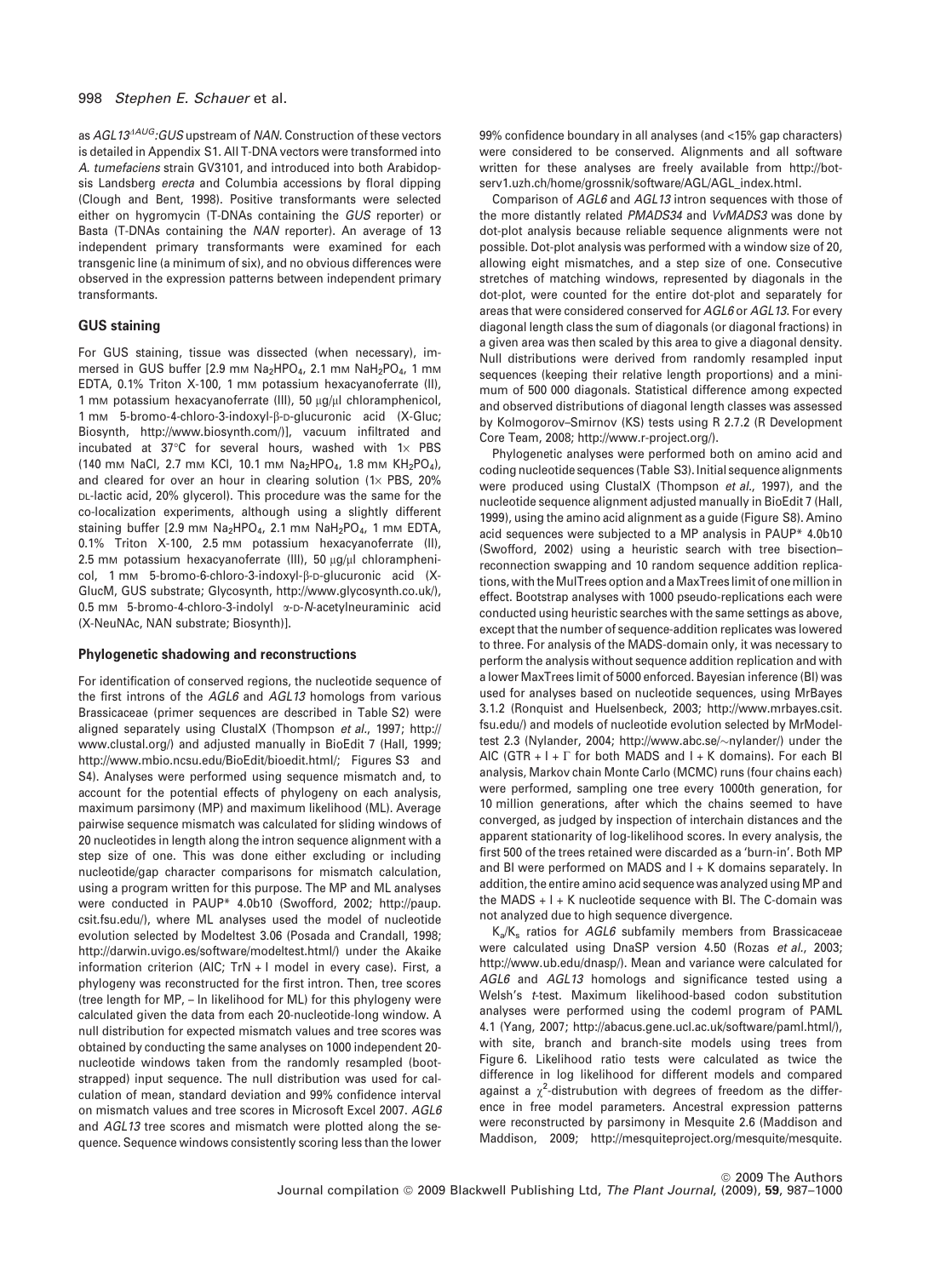#### ACKNOWLEDGEMENTS

This work was supported by the University of Zürich, a NSF International Research Fellowship to SES (INT-0301399); a Schrödinger Fellowship from the Austrian Science Fund (FWF) to PMS (J2678- B16); grants from the Swiss National Science Foundation to MDC (3100A0-100281) and UG (31-112489/1); and a grant from the USDA to UG (98-35304-6412). Seeds for ET8885 and ET5830 were obtained from the Cold Spring Harbor Laboratory Collection. We would like to thank Tony Kavanagh for the pUC19-NAN vector, Juan-Miguel Escobar-Restrepo and Anja Schmidt for plant material/DNA, Kentaro Shimizu and Takashi Tsuchimatsu for comments and suggestions on phylogenetic analyses, and Berit Rosc-Schlüter and Monica Grobei for comments on the manuscript.

## SUPPORTING INFORMATION

The following supporting information is available for the article online:

Figure S1. Expression patterns of enhancer trap (ET) lines in reproductive tissues.

Figure S2. A cartoon of *AGL6* and *AGL13 Promoter:GUS* constructs.

Figure S3. Expression of *AGL6* and *AGL13 Promoter:GUS* lines in 12-day-old seedlings.

Figure S4. Alignment of intron 1 of *AGL6* homologs from Brassicaceae.

Figure S5. Alignment of intron 1 of *AGL13* homologs from Brassicaceae.

Figure S6. Regions of conservation inside the first introns of *AGL6* and *AGL13*.

Figure S7. Regions of conservation inside the first intron between *Vitis VvMADS3* and Arabidopsis *AGL6* subfamily members.

Figure S8. Alignment of amino acid sequence of *AGL6* subfamily members.

Figure S9. Maximum parsimony analysis of the *AGL6* subfamily. Figure S10. Partial summary of observed expression patterns.

Table S1. Conserved predicted transcription factor-binding sites inside intron 1.

Table S2. Primers used to amplify *AGL6* and *AGL13* homologs from Brassicaceae.

Table S3. GenBank accession numbers of *AGL6* subfamily members.

Table S4.  $d_N/d_S$ -based maximum likelihood analysis of positive selection.

Table S5. Expression pattern of *AGL6* subfamily members.

Appendix S1. Detailed descriptions of the construction of both the *Promoter:GUS* and *Promoter:NAN* vectors and all promoter constructs used.

Please note: Wiley-Blackwell are not responsible for the content or functionality of any supporting materials supplied by the authors. Any queries (other than missing material) should be directed to the corresponding author for the article.

#### REFERENCES

Becker, A. and Theißen, G. (2003) The major clades of MADS-box genes and their role in the development and evolution of flowering plants. *Mol. Phylogenet. Evol.* 29, 464–489.

- Bellen, H.J. (1999) Ten years of enhancer detection: lessons from the fly. *Plant Cell*, 11, 2271–2281.
- Bellen, H.J., O'Kane, C.J., Wilson, C., Grossniklaus, U., Pearson, R.K. and Gehring, W.J. (1989) P-element-mediated enhancer detection: a versatile method to study development in *Drosophila*. *Genes Dev.* 3, 1288–1300.
- Benfey, P.N. and Chua, N.H. (1990) The cauliflower mosaic virus 35S promoter: combinatorial regulation of transcription in plants. *Science*, 250, 959–966.
- Blanc, G., Hokamp, K. and Wolfe, K.H. (2003) A recent polyploidy superimposed on older large-scale duplications in the Arabidopsis genome. *Genome Res.* 13, 137–144.
- de Bodt, S., Theißen, G. and van de Peer, Y. (2006) Promoter analysis of MADS-box genes in eudicots through phylogenetic footprinting. *Mol. Biol. Evol.* 23, 1293–1303.
- Bowers, J.E., Chapman, B.A., Rong, J. and Paterson, A.H. (2003) Unravelling angiosperm genome evolution by phylogenetic analysis of chromosomal duplication events. *Nature*, 422, 433–438.
- Carlsbecker, A., Tandre, K., Johanson, U., Englund, M. and Engstrom, P. (2004) The MADS-box gene *DAL1* is a potential mediator of the juvenile-toadult transition in Norway spruce (*Picea abies*). *Plant J.* 40, 546–557.
- Causier, B., Castillo, R., Zhou, J., Ingram, R., Xue, Y., Schwarz-Sommer, Z. and Davies, B. (2005) Evolution in action: following function in duplicated floral homeotic genes. *Curr. Biol.* 15, 1508–1512.
- Causier, B., Bradley, D., Cook, H. and Davies, B. (2008) Conserved intragenic elements were critical for the evolution of the floral C-function. *Plant J.* 58, 41–52.
- Clough, S.J. and Bent, A.F. (1998) Floral dip: a simplified method for *Agrobacterium*-mediated transformation of *Arabidopsis thaliana*. *Plant J.* 16, 735–743.
- Duarte, J.M., Cui, L., Wall, P.K., Zhang, Q., Zhang, X., Leebens-Mack, J., Ma, H., Altman, N. and dePamphilis, C.W. (2006) Expression pattern shifts following duplication indicative of subfunctionalization and neofunctionalization in regulatory genes of Arabidopsis. *Mol. Biol. Evol.* 23, 469–478.
- Fan, H.Y., Hu, Y., Tudor, M. and Ma, H. (1997) Specific interactions between the K domains of AG and AGLs, members of the MADS domain family of DNA binding proteins. *Plant J.* 12, 999–1010.
- de Folter, S., Shchennikova, A.V., Franken, J., Busscher, M., Baskar, R., Grossniklaus, U., Angenent, G.C. and Immink, R.G. (2006) A Bsister MADSbox gene involved in ovule and seed development in petunia and Arabidopsis. *Plant J.* 47, 934–946.
- Force, A., Lynch, M., Pickett, F.B., Amores, A., Yan, Y.L. and Postlethwait, J. (1999) Preservation of duplicate genes by complementary, degenerative mutations. *Genetics*, 151, 1531–1545.
- Galuschka, C., Schindler, M., Bulow, L. and Hehl, R. (2007) AthaMap web tools for the analysis and identification of co-regulated genes. *Nucleic Acids Res.* 35, D857–D862.
- Golden, T.A., Schauer, S.E., Lang, J.D., Pien, S., Mushegian, A.R., Grossniklaus, U., Meinke, D.W. and Ray, A. (2002) *SHORT INTEGUMENTS1/SUS-PENSOR1/CARPEL FACTORY*, a Dicer homolog, is a maternal effect gene required for embryo development in Arabidopsis. *Plant Physiol.* 130, 808– 822.
- Grossniklaus, U., Bellen, H.J., Wilson, C. and Gehring, W.J. (1989) P-elementmediated enhancer detection applied to the study of oogenesis in *Drosophila*. *Development*, 107, 189–200.
- Hall, T.A. (1999) BioEdit: a user-friendly biological sequence alignment editor and analysis program for Windows 95/98/NT. *Nucleic Acids Symp. Ser.* 41, 95–98.
- Heck, G.R., Perry, S.E., Nichols, K.W. and Fernandez, D.E. (1995) AGL15, a MADS domain protein expressed in developing embryos. *Plant Cell*, 7, 1271–1282.
- Hong, R.L., Hamaguchi, L., Busch, M.A. and Weigel, D. (2003) Regulatory elements of the floral homeotic gene *AGAMOUS* identified by phylogenetic footprinting and shadowing. *Plant Cell*, 15, 1296–1309.
- Jack, T., Brockman, L.L. and Meyerowitz, E.M. (1992) The homeotic gene *APETALA3* of *Arabidopsis thaliana* encodes a MADS box and is expressed in petals and stamens. *Cell*, 68, 683–697.
- Jarinova, O., Hatch, G., Poitras, L., Prudhomme, C., Grzyb, M., Aubin, J., Berube-Simard, F.A., Jeannotte, L. and Ekker, M. (2008) Functional resolution of duplicated *hoxb5* genes in teleosts. *Development*, 135, 3543–3553. Jefferson, R.A. (1989) The *GUS* reporter gene system. *Nature*, 342, 837–838.
- Kim, M.J., Kim, H., Shin, J.S., Chung, C.H., Ohlrogge, J.B. and Suh, M.C. (2006) Seed-specific expression of sesame microsomal oleic acid desaturase is controlled by combinatorial properties between negative *cis*-regulatory elements in the *SeFAD2* promoter and enhancers in the 5'-UTR intron. *Mol. Genet. Genomics*, 276, 351–368.